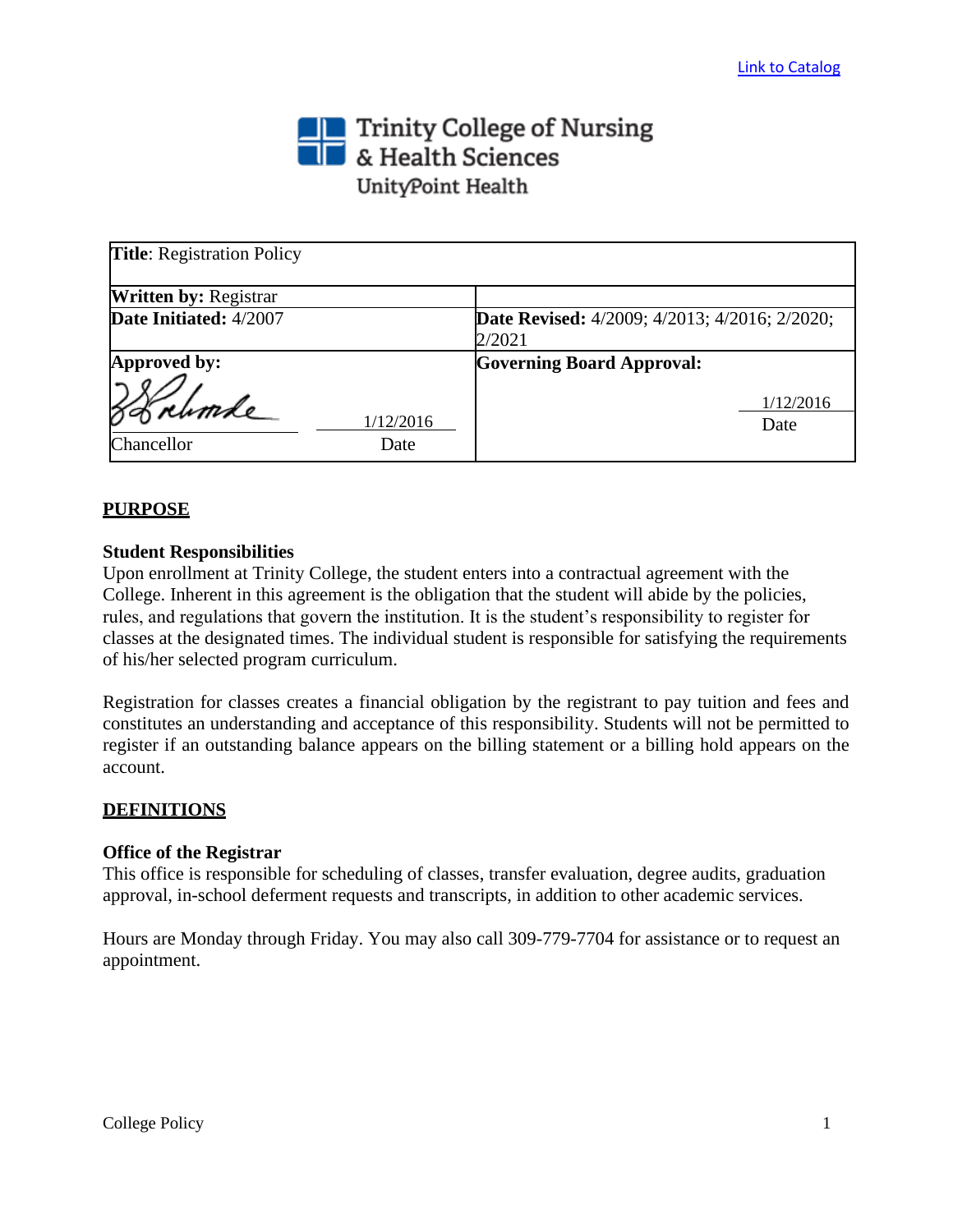# **POLICY**

#### **Academic Advising**

Each student at Trinity College is assigned a faculty advisor. The advisor guides the student throughout the program and facilitates course selection, career development, and academic progress. Although periodic advising sessions are scheduled to review progression toward completion of the academic requirements, the final responsibility for completion of these requirements remains with the student.

The academic advisor will administratively withdraw current or returning students who do not register for coursework or initiate a leave of absence at the end of the term. This excludes students who are unable to register due to a billing hold. The student can subsequently apply for readmission into the program. Applicable forms and fees apply for readmission.

#### **Auditing a Course**

Some courses at Trinity College may be audited with permission of the faculty. The faculty member and the student who is auditing the course determine the level of participation in classroom activities by mutual consent. Students who are auditing may not be subject to exams, reports, or projects. Arrangements for auditing must be completed with the related course faculty during the registration period. Students may register for a partial number of course hours as agreed to by course faculty. Audit enrollment receives no course credit and is not included in the student's total course load for that semester for purposes of enrollment certification and financial aid. Transcripts will reflect the designation of "AU" for an audited course. Courses taken for audit can be repeated one time for credit. The 'per credit hour' fee for audited courses is the same as the fee for courses taken for credit. Once enrolled, a student may not change class registration status from audit to credit or from credit to audit.

#### **Course Cancellation**

The College reserves the right to cancel any course. The College Registrar in conjunction with the Dean of Nursing & Health Sciences will determine cancellation of courses; students will be notified of cancellations and assisted in identifying appropriate registration options.